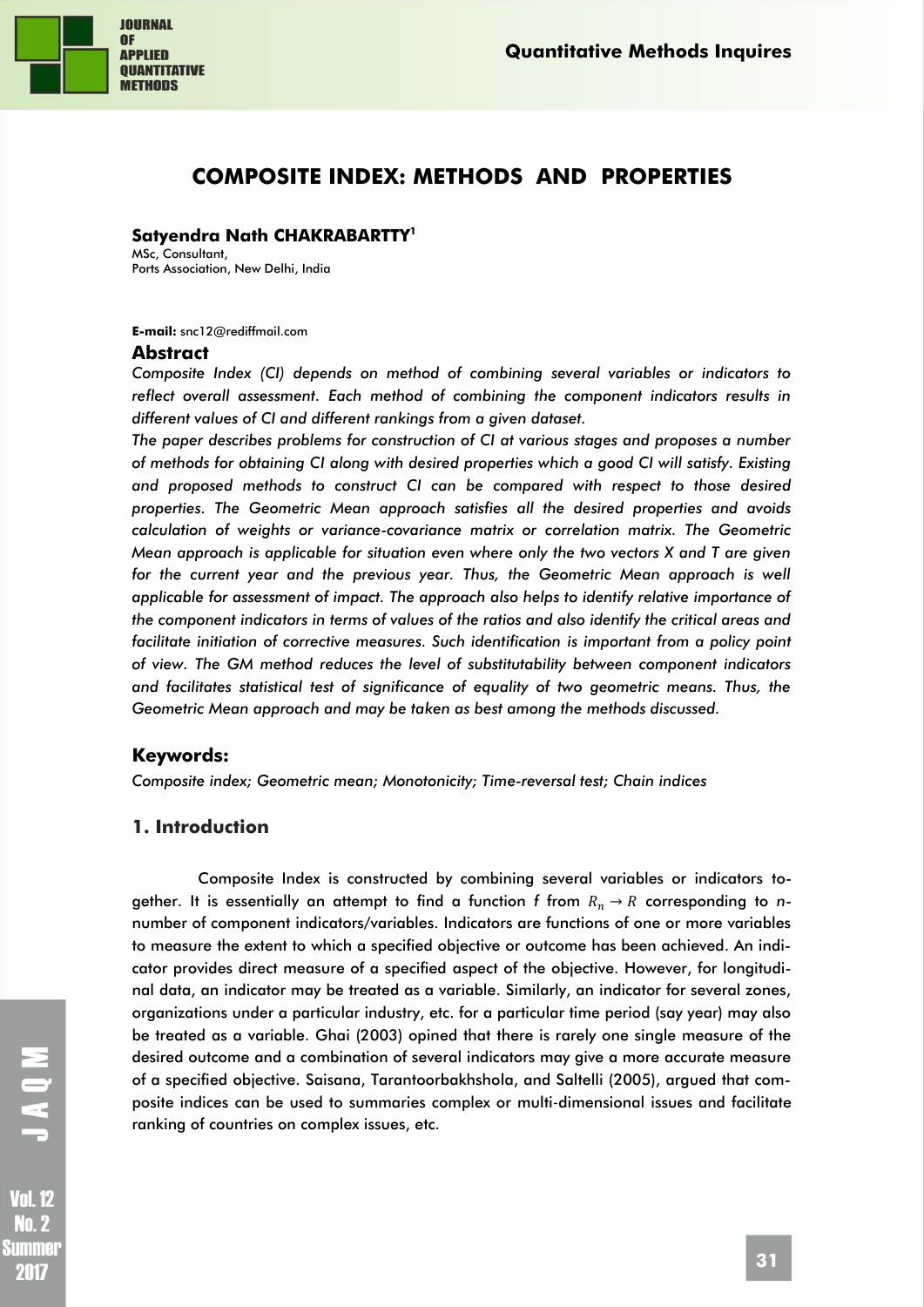

Objective of Composite Index is to find measure combining all the identified variables or indicators to reflect overall current status/ progress or overall distance from the set of quantifiable targets. The well known Human Development Index (HDI) developed by the United Nations Development Programme (UNDP) is an example of such an overall index combining indicators of health, education and income. Status of employment opportunities in a country at a time period may consider combination of well defined indicators like labour force participation rate (LFPR), employment-to-population ratio (EPR) and unemployment rate (UR) (ILO 1999). Other examples are Physical quality of life index (Ram, 1982), Logistics Performance Index (LPI) by World Bank, etc. To supplement multiple set of indicators adopted by monetary authority, Kannan, Sanyal and Bhoi (2006) constructed Monetary Condition Index (MCI) of India considering weighted sum of (i) difference between short term real interest rate at a time period t  $(r_t^{})$  and interest rate in a given base period  $(r_0^{})$ and (ii) difference between logarithm of the real effective exchange rate at a time period t  $(e_t)$  and exchange rate in a given base period  $(e_0)$ . It is well known that logarithm transformations are used primarily to correct right skewness which may tends to increase correlations. Bahadori et.al (2011) investigated performance of six hospitals using indicators like Bed Occupancy Rate  $(X_1)$ , Bed Turnover  $(X_2)$ , Average Length of Stay  $(X_3)$ . Chakrabartty (2005) proposed Single Index measure of Port efficiency by Geometric mean of ratios of current value and corresponding target for each chosen indicator. HDR 2010 considered a new HDI based on the geometric mean of the scaled indicators where normalization was done by usual $\frac{X-X_{min}}{X_{max}-X_{min}}$ . The 2014 HDR also considered geometric mean approach where normalization was done using fixed maximum and minimum values separately for each chosen indicator (UNDP 2015). Construction of Composite Index (CI) involves stages like:

- Selection of component indicators or variables There is no thumb rule. Component indicators may depend on purpose, conceptual relevance, consistency and availability of data, etc. Set of quality criteria for the selection of variables and indicators suggested in the literature (Booysen, 2002, Nardo et. al. 2005). However, relevant question is whether component indicators will have strong correlations with CI or whether component indicators will have insignificant correlations amongst themselves? The higher the correlation between the indicators, the fewer statistical dimensions will be present in the dataset. Ravallion (1997), Srinivansan, 1994, observed high correlation of all the HDI components among themselves as well as with the HDI, Ogwang (1994) argued that the HDI doesn't reveal anything beyond that portrayed by the GDP or by the life expectancy alone. McGillivray (1991) found value of Spearman rank correlation between the rankings generated by the per-capita GDP and the rankings generated by the HDI was 0.893. High correlation of one indicator with the Composite Index may imply no need to construct a Composite Index since in that case; one can use the former instead of CI. Similarly, the CI may not be really multidimensional in case the component indicators have high correlations among themselves.
- It is suggested that high correlation between two component indicators may be avoided. For example, Port Performance Index should not cover Container traffic and number of TEUS as they are almost perfectly correlated. Similarly, Turn Round Time (TRT) per thousand tonnes of cargo is a better indicator that TRT. For instance, if normalization is done as  $\frac{X - X_{min}}{X}$  $\frac{A-Amin}{X_{max}-X_{min}}$ , Cochin Port with the lowest TRT among Indian Major Ports, may get the highest possible score of 1.00, while Kandla with the highest TRT among Major Ports,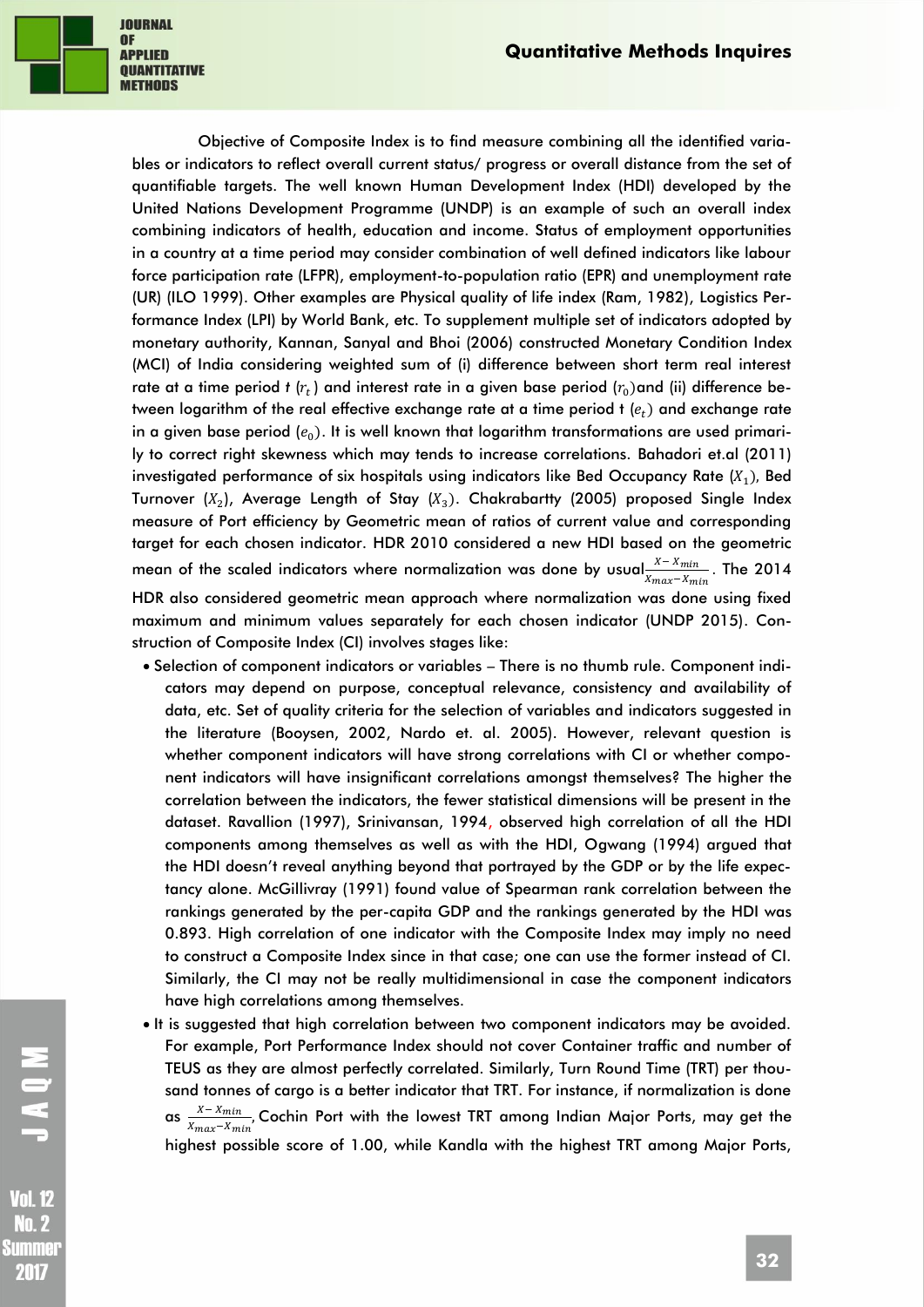

will get the least possible score of zero. This distortion becomes glaring when we note that both the ports have comparable productivity levels. TRT per thousand tonnes of cargo will not give rise to such distortion. Multi-cargo ports and predominantly single commodity ports may not be measured by the same yardstick say Container traffic. A better way could be to consider proportion of containers in the total cargo of the port.

- Scaling of chosen indicators Chosen variables or indicators are often transformed or normalized. Method of normalization or transformations will have effects on the CI. For example, Kovacevic (2011) found correlation between Life expectancy (LE) and HDI was maximum (*r* = 0.92) and same for GDP was least (*r* = 0.71). However, when logarithmic transformations were used,  $r_{HDI,ln(GDP)>}$   $r_{HDI,GDP}$  and  $r_{HDI,LE}$  was least. Transformation may change shape of the original distribution and may give noisy results if attention is not given to properties of such transformations. Primary purpose of scaling is to make the indicators unit free and to have a desirable range.
- Popular method of normalizing an indicator considers  $Z = \frac{X X_{min}}{Y Y}$  $\frac{A_{max}-A_{min}}{X_{max}-X_{min}}$  . Such normalization depends heavily on the extreme values and on  $X_{max} - X_{min}$ . For such normalization, Sava (2016) opined that score of country *A* are relative to the performances of other countries and therefore a positive evolution of scores for the country *A* does not necessarily imply an increase (it might be just due to a decrease in other countries' performances). However, gain in *Z* per unit increase in *X* is not uniform for such a normalization procedure as can be seen from the following hypothetical example: Let an indicator X takes values: 90, 85, 80, 58, 96, and 70. Clearly,  $X_{max} = 96$ ;  $X_{min} = 58$ ; and  $X_{max}$  –  $X_{min} = 38$ . Gain in normalized value (*Z*) from increasing *X* from 80 to 90= 0.2632. Similar gain from increasing *X* from 85 to 90 after normalization = 0.1032 which is less than $\frac{0.2632}{2}$  = 0.1316. In other words the *X* – *Z* curve is not linear.
- Methods of combining or functional form Weighted sum appears to be most popular method of combining the selected indicators/variables though other methods of combining are also available. Selection of weights is a central issue for weighted sum approach. Decancq and Lugo (2009) came out with three approaches to find weights to component indicators namely normative (determined in subjective fashion), data‐driven (determined objectively) and hybrid. The approach taken by the HDI is normative. Weighted sum approaches assume additive models. Further use of CI and interpretation of CI depends heavily on the method of combining. Methods of obtaining Composite Index based on variance, covariance is not invariant under change of scale. Presence of outliers can affect interpretations arising from Principal Component Analysis. Methods based on Principal Component Analysis tend to ignore (or poorly weigh) those component variables/indictors which do not have strong correlation with the Composite index even if they are theoretically and practically important. Thus, there is a need to construct a Composite Index that is more inclusive in nature.

### **2. Problem areas:**

Major problems relating to scoring, deciding weights, properties of the weighted sum or other methods of combining etc. for measurement of a Composite Index are illustrated below:

Summer 207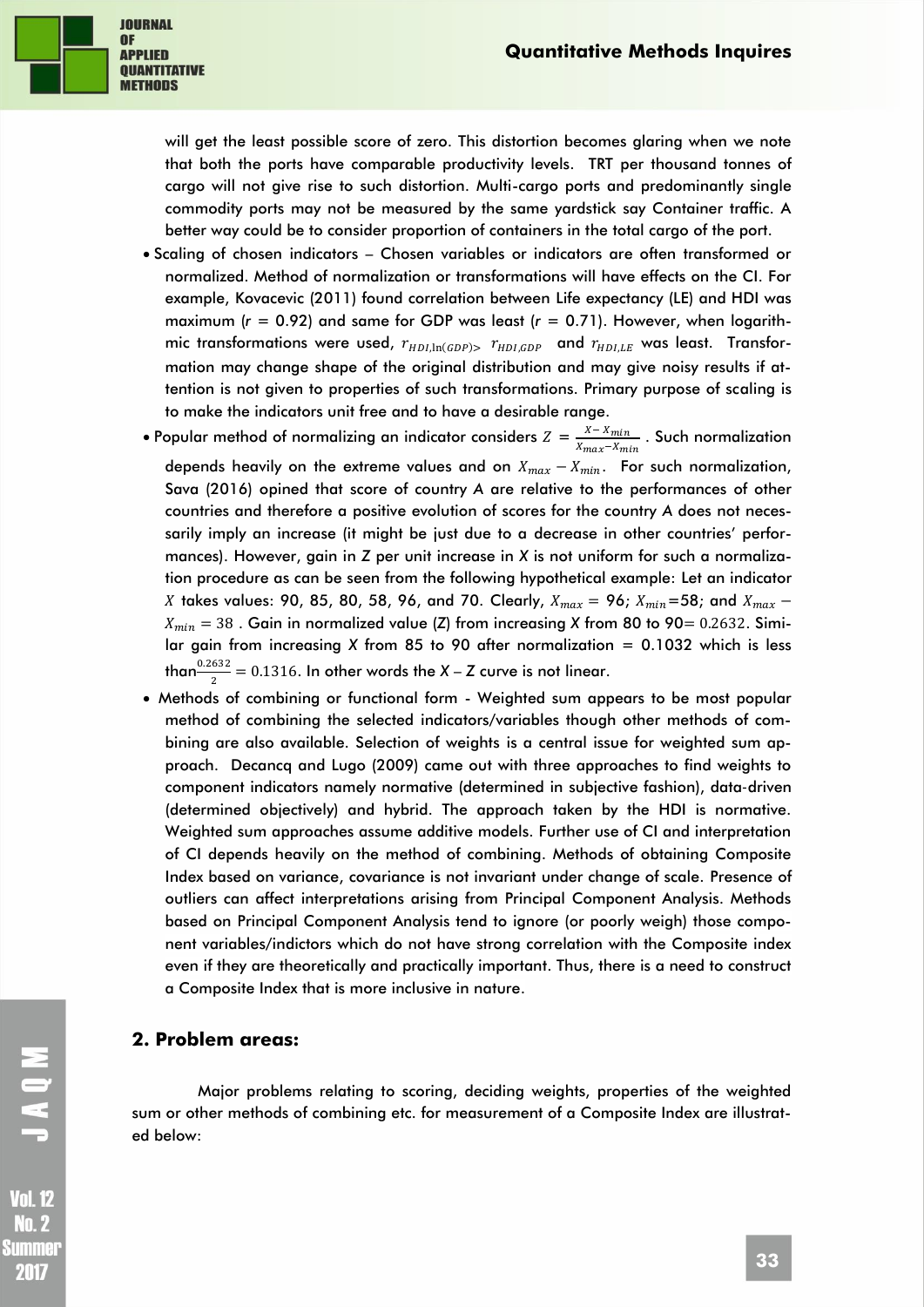

**2.1 Scoring of Likert type items:** Scores of a criterion on a five points or *n*- points scale obtained from Likert type items are in fact ranks (i.e. in Ordinal level) and averaging of such scores may not be meaningful. For example, if 50% respondents prefer an item most (say score of 5 in a five points scale) and rest 50% dislike the item most (say score of 1 in a five points scale), the average score will indicate that the sample was "Neutral" whereas; the sample actually was bi-polarized. This is because distance in terms of the underlying variable/criterion between two successive response-categories in a Likert type item is not same. Chakrabartty (2014) suggested scoring of Likert test as weighted sum where weights are computed from the data.

**2.2 Properties of indicators**: For composite Index, a set of indicators scores are combined to a single score which is considered in decision making. The method of combining such criteria scores and mathematical properties of such combined score play vital role in decision making as can be seen from the following two examples:

### **Example – 1**: **Invariant properties of Composite Index**

For a particular assignment, Party "A" wanted 8 weeks' time and quoted a price of Rs. 8,000. The party "B" quoted a price of Rs. 10,000 and wanted 5 weeks' time for the same assignment. For evaluation, it was decided to be based on CI in terms of distance of offers from the hypothetical Ideal Point i.e. Zero time with Zero rupees. Quotations of A could be considered as a point with co-ordinates (8, 8) and the same for B as (5, 10) in the Weeks – Rs. in thousand space.

Square of distance between the point A and origin  $(D_{A}^{2} \,)$  was 128 and  $\vert D_{B}^{2} \vert$  was 125. So, the party B was preferred because it was closer to the Ideal point.

However, if instead of Rs. in thousand, exact amount in Rs. is considered in the Week- Rs. Space, then  $D_A^2 = 64,000,064$  and  $D_B^2 = 1000,00,025$  which implie**s** party A is preferred

The example highlights that minor change of scale in one criterion variable can reverse the decision. This is because; distance is not invariant under change of scale, which is a mathematical property of distance.

### **Example – 2: Subjective weights**

Consider a hypothetical Two-part Tender scheme where a bidder has to submit Technical proposal and Cost proposal. Decisions made for evaluation under Combined Qualification cum Cost Based System (CQCCBS) are:

- i) Financial proposals to be converted to Evaluated Cost (EC) as follows. Proposal with lowest cost is given financial score of 100 and other proposals are given financial scores that are inversely proportional to their price.
- ii) Total Score is weighted sum of score on Technical Proposal and Evaluated cost.
- iii) The Proposal with highest Total Score to be marked as  $H_1$  and will be selected.

| <b>Firm</b> | qualifi-<br>Tech. | <b>L</b> Evaluated | $\frac{LEC}{EC}$ X 100       | <b>Combined Score</b>                |  |  |  |  |
|-------------|-------------------|--------------------|------------------------------|--------------------------------------|--|--|--|--|
|             | cation marks      | Score(EC)          |                              |                                      |  |  |  |  |
|             | 90                | 120                | 100                          | $90(0,7) + 83(0.3) = 87.9$ Highest   |  |  |  |  |
|             |                   |                    | $\frac{188}{120} X 100 = 83$ | Combined Score $(H_1)$               |  |  |  |  |
|             | 75                | 100                | 100                          | $52.5 + 30 = 82.5$ (H <sub>3</sub> ) |  |  |  |  |
|             | 80                | 10                 | 91                           | $56+27.3 = 83.3$ (H <sub>2</sub> )   |  |  |  |  |

**Situation- 1.** (Tech.Qualification: 70% & Fin. Proposal: 30%)

MOKL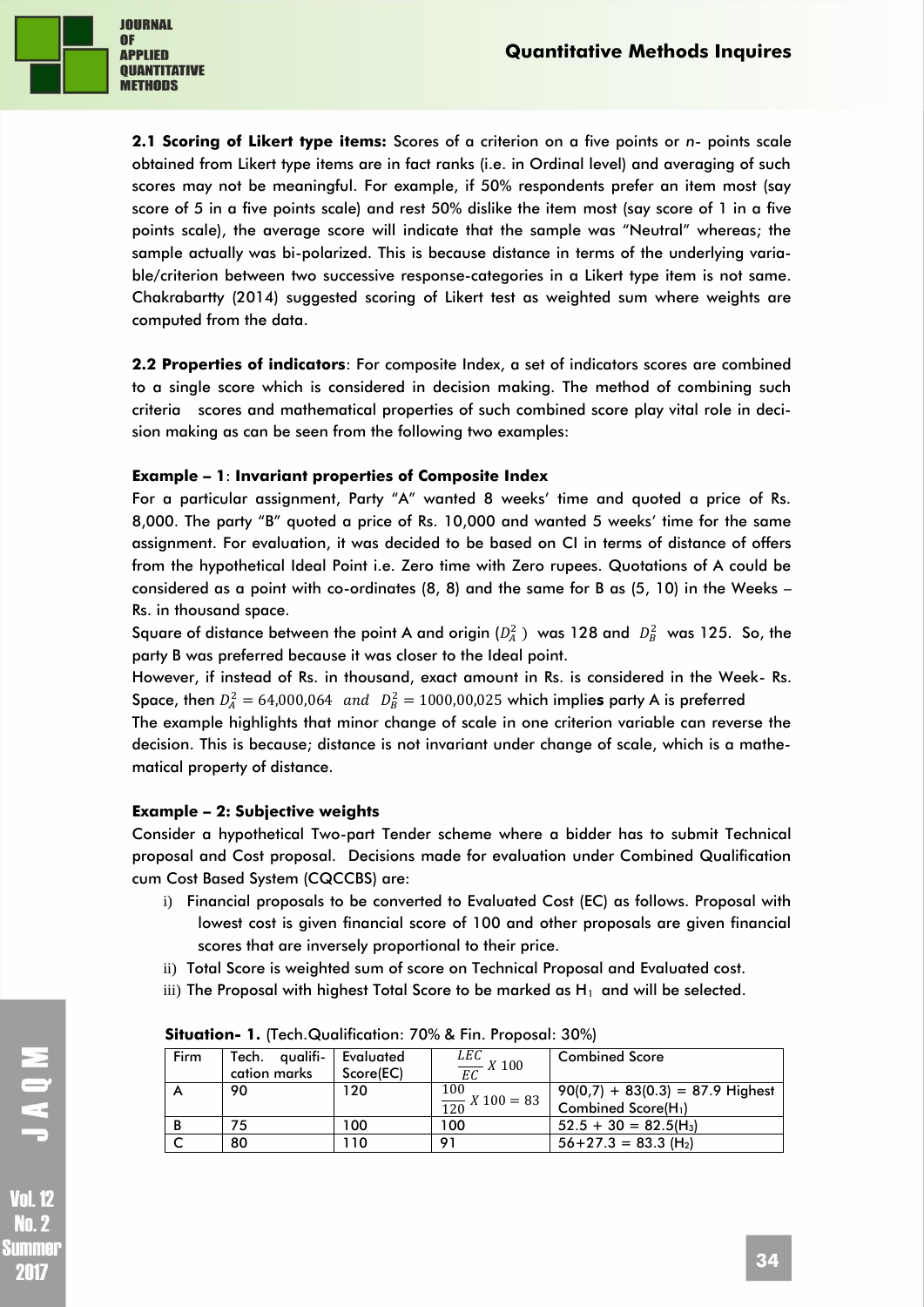

So, Party A gets selected followed by Party C and the Party B Let us see what happens if weights are changed and rest remain unchanged

| Firm | Tech. qualifica-<br>tion marks | Evaluated<br>Score(EC) | LEC<br>$\overline{EC}$ X 100 | <b>Combined Score</b>                        |
|------|--------------------------------|------------------------|------------------------------|----------------------------------------------|
|      | 90                             | 120                    | 83                           | $90(0.6) + 83(0.4) = 87.2$ (H <sub>1</sub> ) |
| B    |                                | 100                    | 100                          | $45 + 40 = 85$ (H <sub>2</sub> )             |
|      | 80                             |                        | $^{\circ}$                   | $48 + 36.4 = 84.4$ (H <sub>3</sub> )         |

**Situation- 2.** (Tech.Qualification: 60% & Fin Proposal: 40%)

Ranks of B and C got changed with change in weights of Tech. qualification and Fin. Proposal though all others conditions were kept unchanged.

| Firm | Tech. qualifi- Evaluated |           | LEC                   | <b>Combined Score</b>                |  |  |  |  |
|------|--------------------------|-----------|-----------------------|--------------------------------------|--|--|--|--|
|      | cation marks             | Score(EC) | $\frac{22}{EC}$ X 100 |                                      |  |  |  |  |
|      | 90                       | 120       | 83                    | $36 + 49.8 = 85.8$ (H <sub>3</sub> ) |  |  |  |  |
|      | 75                       | 100       | 100                   | $30 + 60 = 90$ (H <sub>1</sub> )     |  |  |  |  |
|      | 80                       | 11 O      | O <sub>1</sub>        | $32 + 54.6 = 86.6$ (H <sub>2</sub> ) |  |  |  |  |

**Situation- 3.** (Tech.Qualification: 40% & Fin. Proposal: 60%)

So, Party B gets selected followed by Party C and the Party A.

The example establishes that for the same set of bids involving several parties, probably any party could be selected if weights to Technical qualification and Financial Proposals are changed, even if sum of weights is one. The example also highlights that subjective weights may not be sound and often may lead to noises.

Cases where sum of weights are not equal to one, the convex property of measurement is violated and keep us in dark about mathematical properties of the total combined score.

### **3. Objective**

To describe various methods of combining component indicators to find an overall index or Composite index and discusses the properties of such combinations along with identification of key indicators for corrective actions or policy decisions to facilitate monitoring, etc.

### **4. Set up**

Let  $X_1, X_2,$  … … . ,  $X_n$  be *n*-variables or indicators with different units.  $X_1, X_2,$  … … . . ,  $X_n$ could be independent or dependent to various degrees. Problem is to find Composite Index  $Y = f(X_1, X_2, \ldots \ldots ., X_n)$  such that  $Y$  satisfies a set of desired properties. Thus,  $Y$  is a function from *n*-dimensional space to Real line i.e.  $R^n \rightarrow R$ . Let us assume that each component indicator is positively related to the Composite Index. i.e. higher value of  $X_i$  imply higher value of *Y,∀i* = 1,2, ….. *n*, keeping all others unchanged. Thus, to find progress in School Education, an indicator like "Drop out rate" or for overall efficiency of a Port, indicators like "Average Turn-round time" or "Operating Cost" whose lower values imply improvement or higher efficiency, reciprocal of such indicators may be considered.

207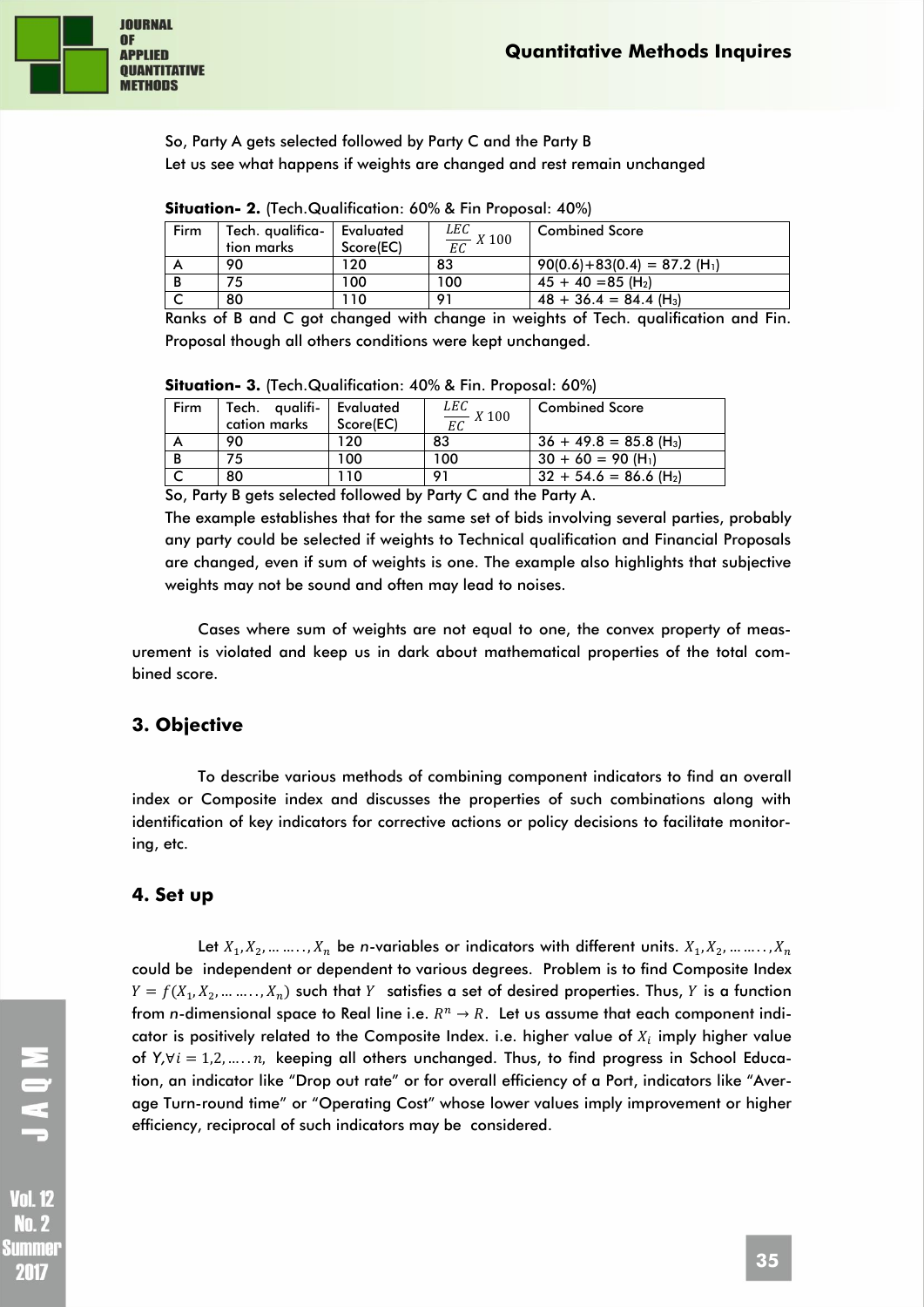

Since measurement is comparison with a given standard, one can consider the current situation/performance as a vector  $\pmb{X}=(X_{1c},X_{2c},......,X_{nc})^T$  and another vector  $\,$  called target vector (or last year's performance) as  $\bm{T}=(X_{10},X_{20},......,X_{n0})^T$  . To make the indicators unit free, one can take ratios i.e  $\frac{X_{1c}}{X_{10}}$  ,  $\frac{X_{2c}}{X_{20}}$  $\frac{X_{2c}}{X_{20}}$ , ... ... ...,  $\frac{X_{nc}}{X_{n0}}$  $\frac{\lambda_{nc}}{X_{n0}}$  and combine the ratios suitably to find Composite Index.

# **5. Methods of combining**

### **5.1. Weights obtained from data and Weighted sum**

Here attempts are made to find weights from the data so that they are determined in objective fashions i. e.  $Y = \frac{1}{n}$  $\frac{1}{n} \sum \frac{w_i X_{ic}}{X_{io}}$  $\frac{q_{1}n_{1}c}{X_{l0}}$  Determination of weights depends on desired outcomes of the weighted sum or the Composite Index.

### **5.1.1. Minimum Variance of the Composite Index**:

To find the vector of weights  $W = (w_1, w_2, ...., w_n)^T$  such that  $W'e = 1$  i.e  $\sum_{i=1}^{n} w_i =$ 1 and  $var(Y)$  is minimum where the Composite Index  $Y = \sum_{i=1}^{n} w_i X_i$  and  $var(Y) = W'SW$ where  $S_{n \mathsf{x} n}$  is the var-covariance matrix of  $\; X_1, X_2, \, ... \, ... \, ., X_n$ Consider  $A = W'SW + \lambda(1 - W'e)$  where  $\lambda$  is a Lagrangian multiplier

Clearly, 
$$
\frac{\partial A}{\partial W} = 2SW - \lambda e = 0
$$
 and  $\frac{\partial A}{\partial \lambda} = 1 - W'e = 0$ 

Solving the above two equations assuming  $S$  is non-singular, one can find

$$
W = \frac{\lambda s^{-1} e}{2} \implies W = \frac{s^{-1} e}{e's^{-1} e} \quad \text{and} \quad \lambda = \frac{2}{e's^{-1} e}
$$

Properties:

- Weights obtained from the above method minimizes variance of the Composite Index and  $var(Y) = W'SW = \frac{1}{e^{tC}}$  $e's^{-1}e$
- Covariance between the composite index  $\ Y$  and any component indicator  $X_i$  is constant for all  $i=1,2,...n$ .
- However, possibility of one or more  $W_i's \leq 0$  cannot be ruled out. To ensure that each  $W_i \geq 0$ , the problem needs to be formulated as *Minimise W'SW* subject to  $W'e = 1$  and  $W \ge 0$ . Theoretically, the method may fail to yield meaningful result if too many  $W_i = 0$ .

Chakrabartty *et al.* (2015) obtained reliability of a battery of test by combining reliability of the component tests by the above method.

### **5.1.2. Weights proportional to Covariance of variables and the Composite Index**

To find  $w_1, w_2, \dots, w_n$  such that  $0 \le w_i \le 1$ ,  $\sum_{i=1}^n w_i = 1$  and  $w_i \propto cov(Y, Z_i)$ where  $Z_i = \frac{X_i - \bar{X}_i}{S_D(X)}$  $\frac{z_1 - \alpha}{SD(X)}$  i.e. variables which are highly associated with the composite Index linearly to get higher positive weights.

It can be proved that weights vector in this context are eigenvectors corresponding to the maximum eigen values of the variance-covariance matrix  $S$  on the assumption of  $S$  is positive definite, since $|S - \lambda I|$  = 0, where  $\lambda$  is an eigen value of S.

207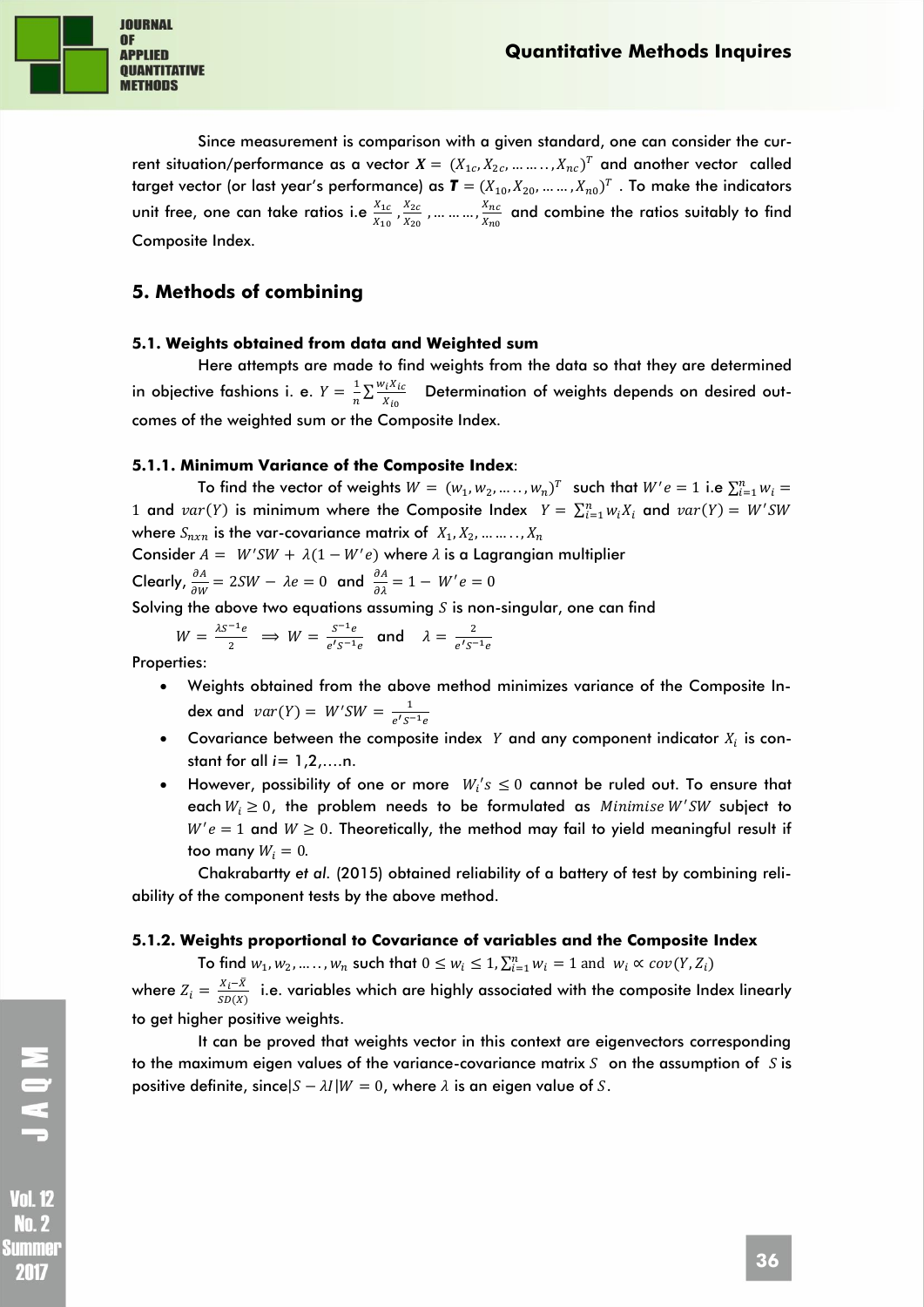

### **5.1.3. Weights proportional to Covariance and inversely proportional to SDs**

To find  $w_1, w_2, ...., w_n$  such that  $0 \leq w_i \leq 1, \sum_{i=1}^n w_i = 1$  and  $w_i \propto \frac{cov(Y, Z_i)}{var(Z_i)}$  $var(Z_i)$ Here, W satisfies  $|R - \mu I|sW = 0$  where *R* is the correlation matrix,  $\mu$  is the maximum eigenvalue of *R* and s is the diagonal matrix of SDs of  $Z_i$ 's. It can be proved that  $W = \frac{s^{-1}u}{e^{\prime}s^{-1}}$  $\frac{3}{e^r s^{-1} u}$  where u is eigenvector of *R* corresponding to its largest eigen value.

#### **5.1.4. CI as an unobservable latent variable**

Here, *Y* is not observable but weights can be found through Principal Component Analysis of the standardized component indicators.

The estimate of  $E(Y/X_1, X_2, ..., X_n)$  is  $\frac{\lambda_1 P_1 + \lambda_2 P_2 + ... + \lambda_n P_n}{\lambda_1 + \lambda_2 + ... + \lambda_n}$  where  $\lambda_1$  is the first characteristic root of the correlation matrix **R**. Other  $\lambda$ 's are defined accordingly. Note that here  $\lambda_1 > \lambda_2 > \lambda_3 > \cdots$  .... ...  $> \lambda_n$  and corresponding characteristic vectors of **R** are  $\alpha_1, \alpha_2, ..., \ldots, \alpha_n$  where  $\alpha_1 = (\alpha_{11}, \alpha_{12}, ..., ..., \alpha_{1n})^T$ .  $\alpha_2, ..., ..., \alpha_n$  are defined accordingly. The  $\,$  n – principal component of the indicators are  $\,$   $\,$   $P_1$  ,  $P_2$  , ... ... . ,  $P_n$ where  $P_1 = \frac{\alpha_{11}(X_1 - \overline{X_1})}{s_1}$  $\frac{x_1 - \overline{x_1}}{S_1}$  + … … … … ... +  $\frac{\alpha_{1n}(X_n - \overline{X_n})}{S_n}$  $\frac{N_{n}-N_{n}}{S_{n}}$ .  $P_{2},$  ... ... . ,  $P_{n}$  are defined accordingly

For n=2, Nagar and Basu (2004) gave the asymptotic distribution of the estimate of *Y* when number of observations tend to be large.

#### **5.1.5. Multiplicative model**

We can have multiplicative models where  $Y = \sum \frac{w_i X_{i,c}}{w_i}$  $\frac{v_i x_{ic}}{x_{io}}$  with  $\sum_{i=1}^n w_i = 1$  and  $w_i > 0$ . Taking log on both sides, one can get additive model

### **5.2. Geometrical approaches**

#### **5.2.1. Based on Inner Product**

Consider  $X = (X_{1c}, X_{2c}, ..., ..., X_{nc})^T$  and target vector  $\boldsymbol{T} = (X_{10}, X_{20}, ..., X_{n0})^T$ . X and T are two points in  $R^n$ . Let  $\theta$  be the angle between X and T.

Now 
$$
\cos \theta = \frac{x'r}{\|x\| \|r\|}
$$

Lower value of  $\theta$  indicates that two vectors are close i.e. overall achievements (as reflected by *X*) and the targets (as reflected by *T*) are close. In addition to closeness of the two vectors, one needs to consider length of each such vector. Better approach could be to define Composite Index as  $Y = \frac{||X||}{||X||}$  $\frac{\|A\|}{\|T\|}$ cos $\theta$  i.e. ratio of length of vectors  $\boldsymbol{X}$  and  $\boldsymbol{I}$  multiplied by cosine of the angle between the two vectors.

The method does not require scaling of the chosen indicators and avoids computation of weights.

#### **5.2 2. Based on Generalized Variance:**

It is well known that area of *n*-dimensional parallelogram formed by the two vectors **X** and **T** is  $\sqrt{n-1}$ |S| where S denotes the variance-covariance matrix is and determinant of  $S$  is the generalized variance, multivariate analog of variance.

> Composite Index may be defined as  $Y = \frac{\sqrt{n-1}}{\sqrt{n}}$  $|S|$

The method also does not require scaling of the chosen indicators and avoids computation of weights.

MOND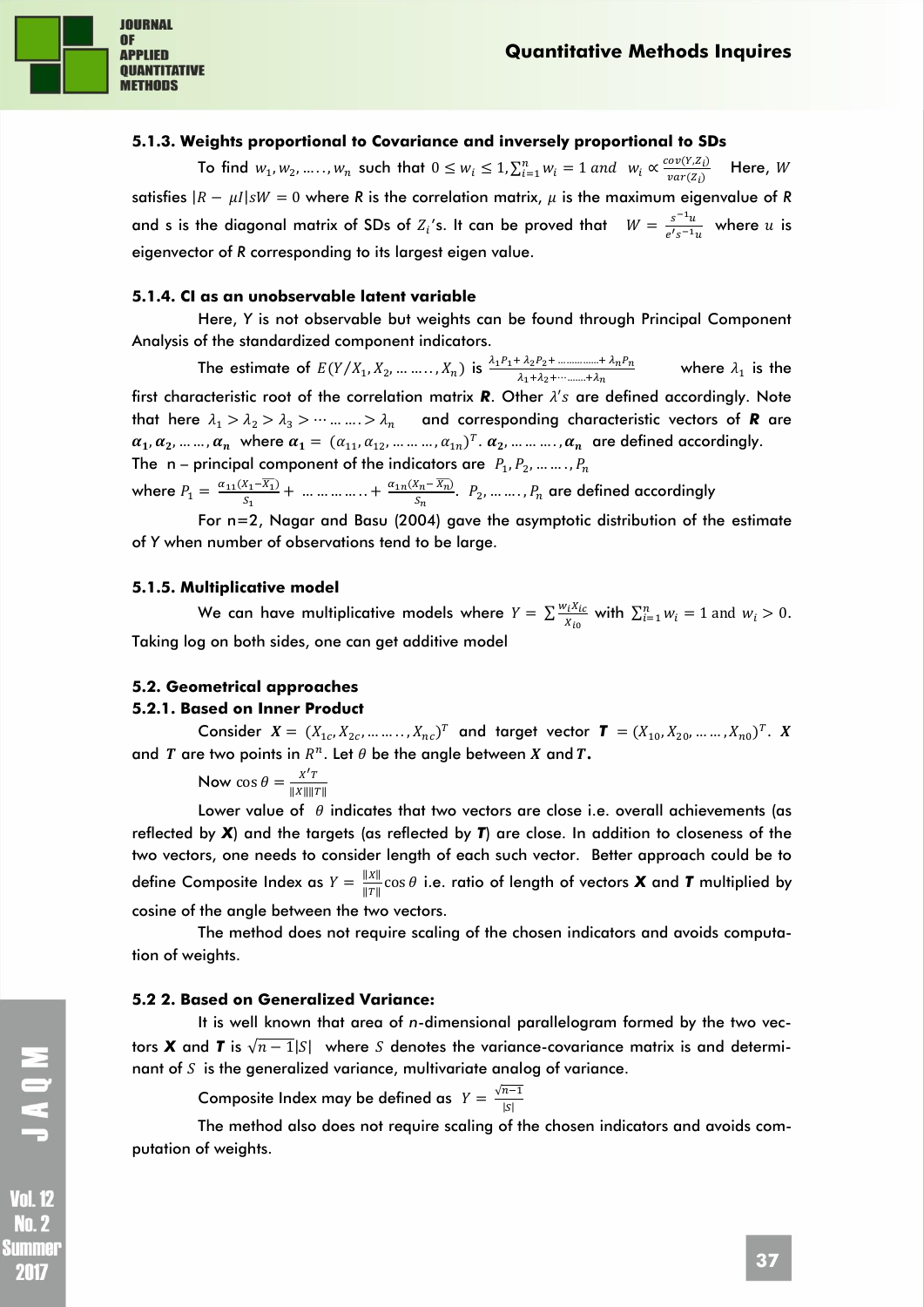

### **5.3. Geometric Mean approach:**

Instead of arithmetic mean of ratios, Composite Index may be defined as the Geometric mean of the ratios of component variables i.e.

 $Y = \frac{n}{\lambda} \left| \frac{X_{1c}}{X_{1c}} \right|$  $X_{10}$  $X_{2c}$  $\frac{X_{2c}}{X_{20}}$  … … …  $\frac{X_{nc}}{X_{n0}}$  $x_{n0}$  $\frac{\frac{1}{n}}{\sqrt{\frac{x_{1c}}{v}} \frac{x_{2c}}{v}}$  ... ... ...  $\frac{x_{nc}}{v}$  or to avoid *n*-th root, one may consider just the product of

the ratios

i.e.  $Y = \prod_{i=1}^{X_{ic}}$  $X_{i0}$ 

Note (i) unit of  $X_{ic}$  is same as unit of  $X_{i0} \forall i = 1,2,......,n$  and the ratios are unit free;

(ii) 
$$
GM\left(\frac{x_i}{y_i}\right) = \frac{GM(x_i)}{GM(y_i)}.
$$

Properties:

The index has the following properties:

- Simple, can consider all chosen component indicators and depicts overall improvement/decline in the current year  $(c)$  with respect to base year  $(0)$  or finite set of targets;
- Value of a ratio exceeding Unity will indicate improvement in that indicator from the target or base year. If the value of a ratio is less than one, it will imply decline in that indicator and thus identifies critical areas requiring attention;
- Finds relative importance of the chosen indicators;
- Applicable even if financial indicators like Operating Income or Operating Surplus are included in the set of chosen indicators. In other words, the method avoids computation of correlations between a pair of indicators or variance – covariance matrix;
- The Composite Index is independent of change of scale;
- Does not require scaling of component indicators;
- Avoids calculation of weights;
- Avoids computation of variance covariance matrix or correlation matrix;
- Represents a continuous function which is also monotonically increasing;
- Symmetric over its arguments i.e. independent of order of the chosen indicators;
- $\bullet$  To have parity to general convention of Index value  $= 100$  in the base year, the index may be multiplied by 100 to reflect readily percentage changes;
- Satisfies Time –Reversal test i.e.  $Y_{c0}$ .  $Y_{0c} = 1$ ;
- Facilitates formation of chain indices;
- Increase of say 1% in *i*-th indicator (i.e. 1% increase in  $X_{ic}$ ) results in1% increase in the Composite Index if all others remains unchanged. In other words, curve showing gain in an indicator and gain in CI is linear;
- Introduction of new indicator requires estimation of value of that indicator in the Target vecto;
- The method also helps to find solution of the two examples mentioned in Para 2.2 above. Solution to the Example – 1 could be obtained if the ideal point or target vector is taken as  $T=(1,1)^T$  either in Weeks – Rs. in thousand space or in Weeks – Rupees space since nothing is free and nothing can be obtained in zero time. In both the cases,  $\frac{X_{1A}}{X_{10}} \cdot \frac{X_{2A}}{X_{20}}$  $\frac{X_{2A}}{X_{20}} \leq \frac{X_{1B}}{X_{10}}$  $\frac{X_{1B}}{X_{10}} \cdot \frac{X_{2B}}{X_{20}}$  $\frac{x_{2B}}{x_{20}}$  implying Party A is preferred. Similarly, Example – 2 could be solved if the Composite Index Y is taken as  $Y = \frac{Tech.qualification \text{ Marks}}{ \frac{LEC}{EC} X 100}$ . In that

 $\ln 2$ Summer 207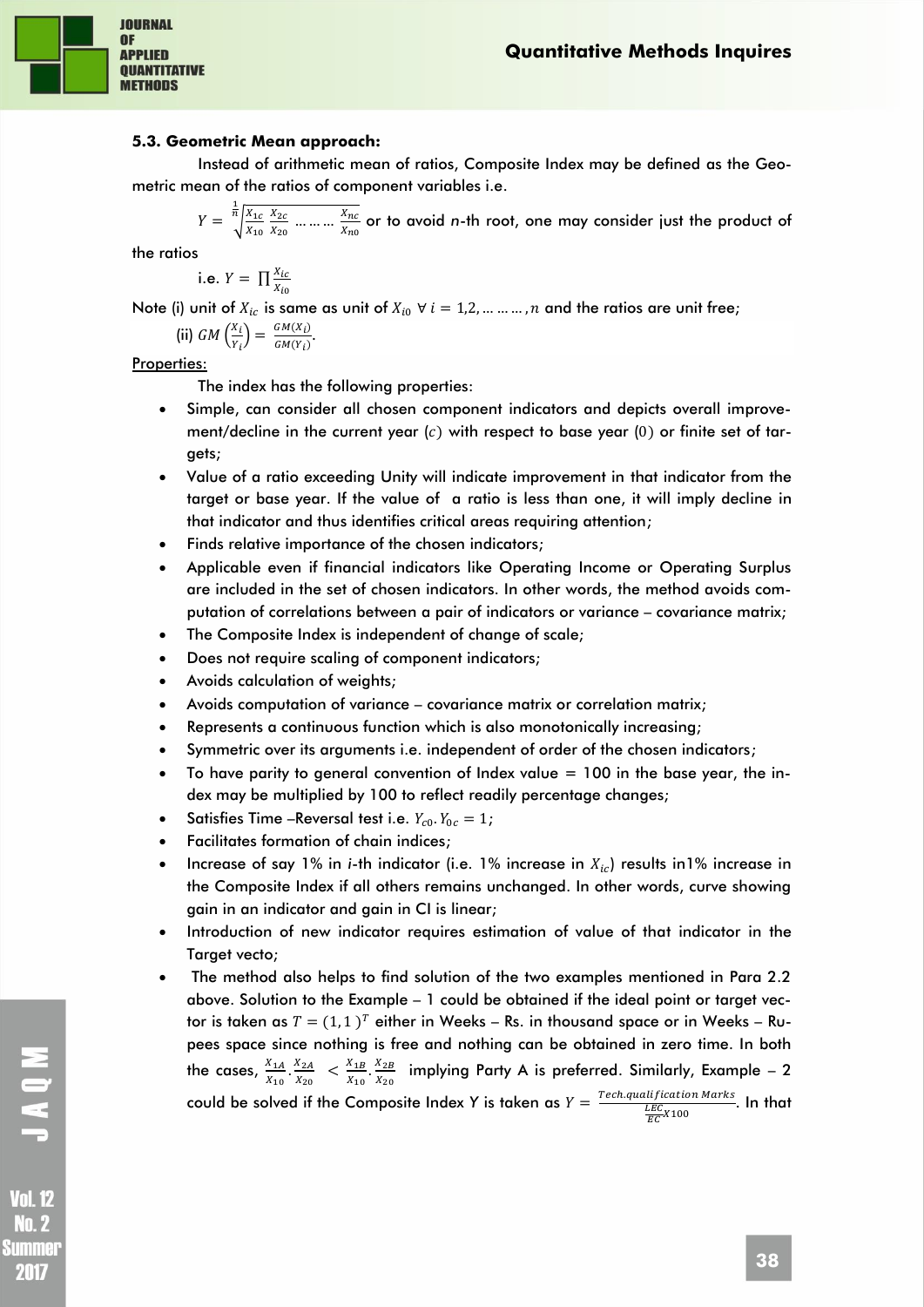

case, values of the index for A, B and C works out to be respectively $Y_A=\frac{90}{80}$  $\frac{36}{80}$  = 1.125,  $Y_B = \frac{75}{100}$  $\frac{75}{100}$  = 0.75 and  $Y_C = \frac{80}{91}$  $\frac{30}{91}$  = 0.879 implying selection of party A;

 Assumes positive value for each indicator for all periods. If a particular indicator attains zero or negative value, the method fails.

### **6. Comparison among the methods:**

Desirable properties of a Composite Index as a function from  $R^n \to R$  are as follows:

- i. The function should be continuous. All the proposed methods satisfy the condition
- ii. The function should be monotonically increasing. All the proposed methods satisfy the condition except 5.2.1 and methods requiring Principal Component Analysis.
- iii. Gain in an indicator to be linearly related gain in CI. Method proposed in 5.3 satisfies the condition.
- iv. The function to be symmetric over its arguments. All the proposed methods satisfy the condition
- v. The index should satisfy Time Reversal Test i.e.  $Y_{c0}. \, Y_{0c} = 1.$  Method proposed in 5.3 satisfies the condition. For the method proposed in 5.2.1,  $\ Y_{c0}. \ Y_{0c}$  tends to unity as  $\theta$ tends to zero
- vi. The index to facilitate formation of chin indices i.e.  $Y_{20} = Y_{21}. Y_{10}$  Method proposed in 5.3 satisfies the condition
- vii. The index to facilitate statistical test of significance of equality of two geometric means. Method proposed in 5.3 satisfies the condition
- viii. Edward and Jhon (1979) have shown that the distribution of GM will approach the lognormal form, even though the parent distribution of *X* may not be lognormal. Thus, significance tests for hypotheses regarding the difference between geometric means can be performed using conventional  $t$  -tests on the logarithms of the observations. Since the geometric mean is a monotonic function of the mean of the logarithms, significance of the difference between the means of the logarithms implies significance of the difference between geometric means

Thus, the Geometric Mean approach i.e. the method proposed in 5.3 satisfies all the above said desired properties and may be taken as the best among the methods discussed. In addition, poor performance in any component indicator gets directly reflected in GM. In other words, a low value of one chosen indicator does not get linearly compensated by high values in another indicator. Thus, GM reduces the level of substitutability between component indicators.

# **7. Conclusions**

Various methods of obtaining Composite Index have been discussed. Each method of combining the component indicators results in different rankings from a given dataset. However, designing of Composite Index should not focus on rank robustness which may be attained if component indicators have high association among themselves. Attempts were also made to compare the proposed methods with respect to a set of desired properties. The Geometric Mean approach satisfies all the desired properties and may be taken as the best among the methods discussed. The method avoids calculation of weights or variance-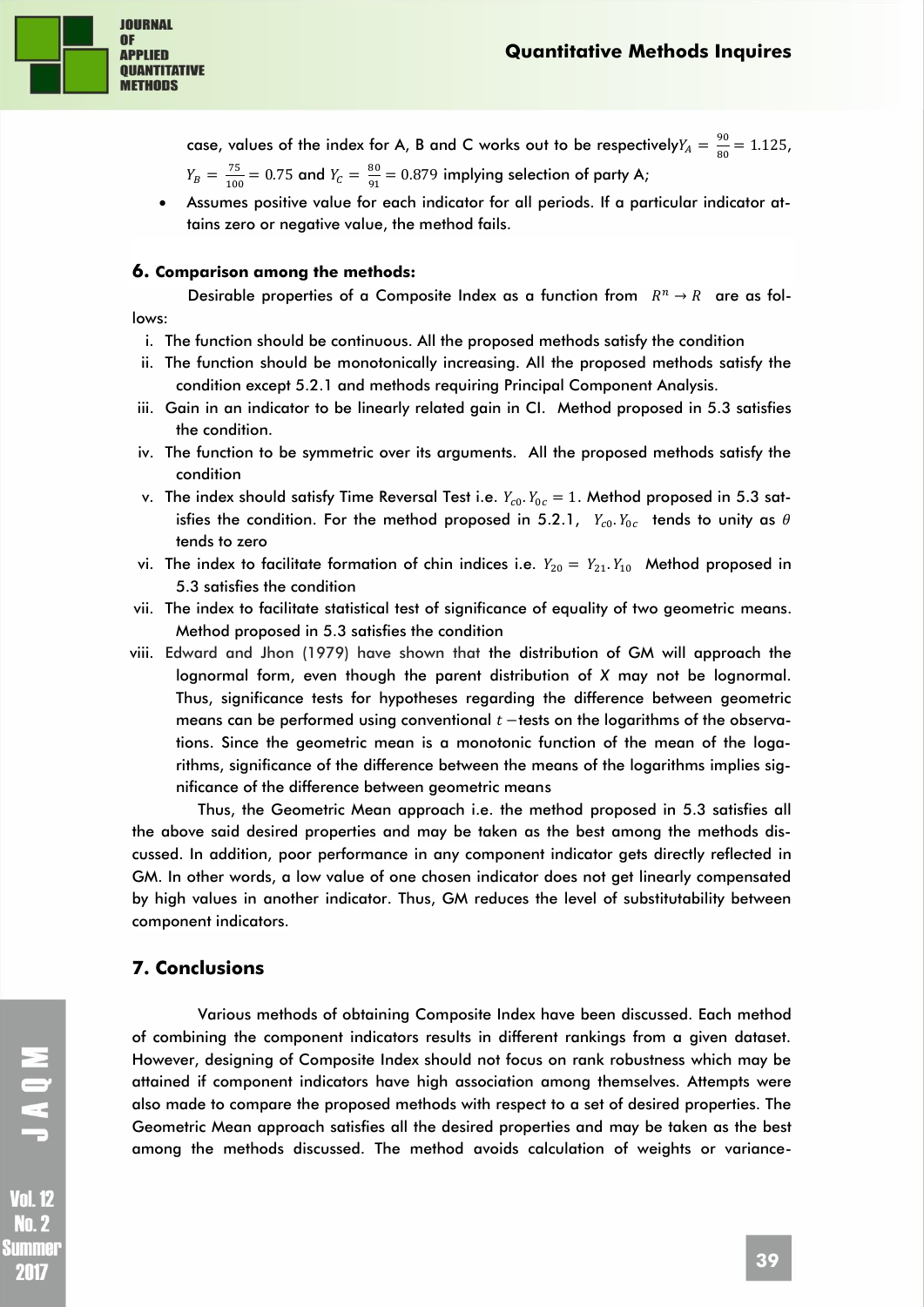

covariance matrix or correlation matrix. The Geometric Mean approach is applicable for situation even where only the two vectors *X* and *T* are given like measurement of overall efficiency of an organization or Industry in the current year over the previous year. Thus, the Geometric Mean approach is well applicable for assessment of impact. The approach also helps to identify relative importance of the component indicators in terms of values of the ratios and also identify the critical areas in terms of lower values of the ratios and facilitate initiation of corrective measures. Such identification are important from a policy point of view. The GM- method reduces the level of substitutability between component indicators and facilitates statistical test of significance of equality of two geometric means.

# **References**

- *1.* Alf, E. F. and Grossberg, J. M. **The geometric mean: Confidence limits and significance tests**, Perception &Psychophysics, Vol. 26, No. 5, 1979, pp. 419-421.
- 2. Bahadori, M., Sadeghifar, J., Hamoudzadeh, P., Hakimzadeh, M. and Nejati, M. (2011) **Combining Multiple Indicators to Assess Hospital Performance in Iran using the Pabon Lasso Model**, AMJ, Vol. 4, No. 4, 2011, pp. 175-179.
- 3. Booysen, F. **An Overview and Evaluation of Composite Indices of Development**, Social Indicators Research, Vol. 59, No. 2, 2002, pp. 115–151.
- *4.* Chakrabartty, S. N. **Scoring and Analysis of Likert Scale: Few Approaches,** Journal of Knowledge Management & Information Technology, Vol. 1, No. 2, 2014.
- 5. Chakrabartty, S. N. **Single Index Measure of Port Efficiency**, International Conference on Port Maritime Development and Innovation held at Rotterdam, September, 2005.
- 6. Chakrabartty, S. N., Wang, K. and Chakrabarty, D. **Estimation of Uncertainty of Test Score Data using a New, Fast Method of Number Partitioning**, https://arxiv.org/pdf/1503.03297, 2015
- 7. Decancq, K. and Lugo, M.A. **Weights in Multidimensional Indices of Well**‐**Being: An Overview**, Econometric Reviews, Vol. 32, Issue 1, 2010, pp. 7–34.
- 8. Ghai, D. **Decent work: Concept and indicators**, International Labour Review, Vol. 142, No. 2, 2003.
- 9. ILO **Key indicators of the labour market 1999,** Geneva, www.ilo.org/publns, 1999.
- *10.* Kannan, R., Sanyal, S. and Bhoi, B. B. **Monetary Conditions Index for India***,* Reserve Bank of India Occasional Papers, Vol. 27, No. 3, 2006.
- 11. Kovacevic, M. **Review of HDI Critiques and Potential Improvements**, Research Paper 2010/33, Human Development Reports, United Nations Development Programme, February, 2011.
- 12. McGillivray, M. **The Human Development Index: Yet another Redundant Composite Development Indicator?** World Development, Vol. 19, No. 10, 1991, pp. 1461-1468.
- 13. Nagar, A. L. and Basu, S. R. **Statistical Properties of a Composite Index as Estimate of Single Latent Variable**, Journal of Quantitative Economics, Vol. 2, No. 2, 2004, pp. 19-27.
- 14. Nardo, M., Saisana, M., Saltelli, A. and Tarantola, S. **Tools for Composite Indicators Building,** Joint Research Centre. European Commission, EUR 21682 EN, 2005.

MOVT